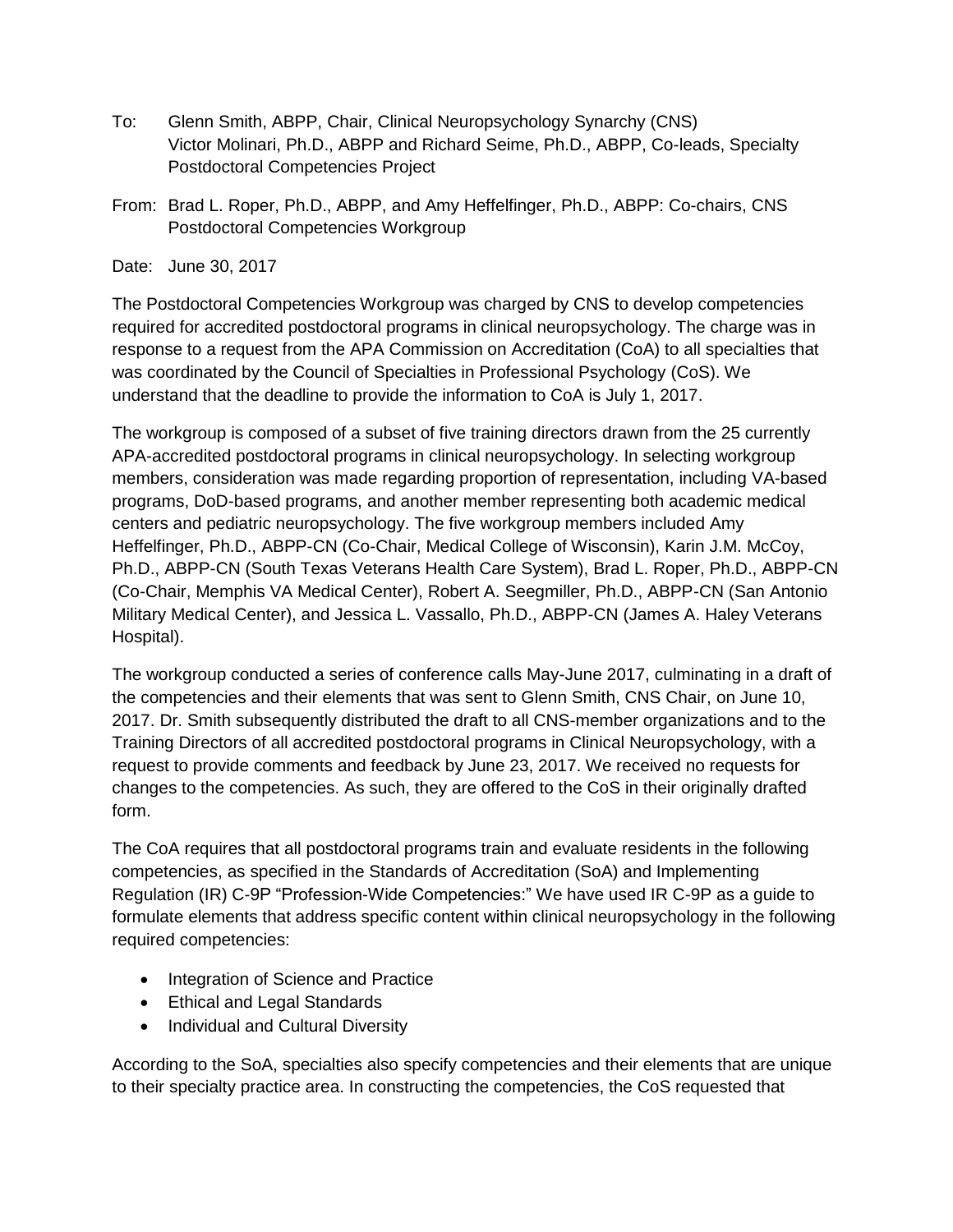specialties select from the list below, which have been identified by the American Board of Professional Psychology (ABPP):

- Professionalism (professional values attitudes and behavior)
- Reflective Practice/Self-assessment, Self-care
- Scientific Knowledge and Methods
- Interdisciplinary Systems
- Relationships
- Evidence-based Practice
- Assessment
- Intervention
- Consultation
- Research/Evaluation
- Supervision
- Teaching
- Management/Administration
- Advocacy

The workgroup selected from among the above ABPP competencies to develop elements at a similar level of abstraction as those within IR C-9P. In some cases, we specified broader competencies than those listed above. For example, "Interdisciplinary Systems" and "Consultation" were combined into one competency due to commonalities across elements. Similarly, "Scientific Knowledge and Methods" was addressed within "Integration of Science and Practice" and "Research." Additionally, "Teaching" and "Supervision" were combined, and "Teaching/Supervision/Mentoring" was specified due to the importance of mentoring at the postdoctoral level.

As indicated in the summary Table below, there are 10 competencies and 32 measurable elements across all competencies. The Clinical Neuropsychology Postdoctoral Residency Competencies are listed in full in the accompanying document, for distribution to the CoA via the CoS.